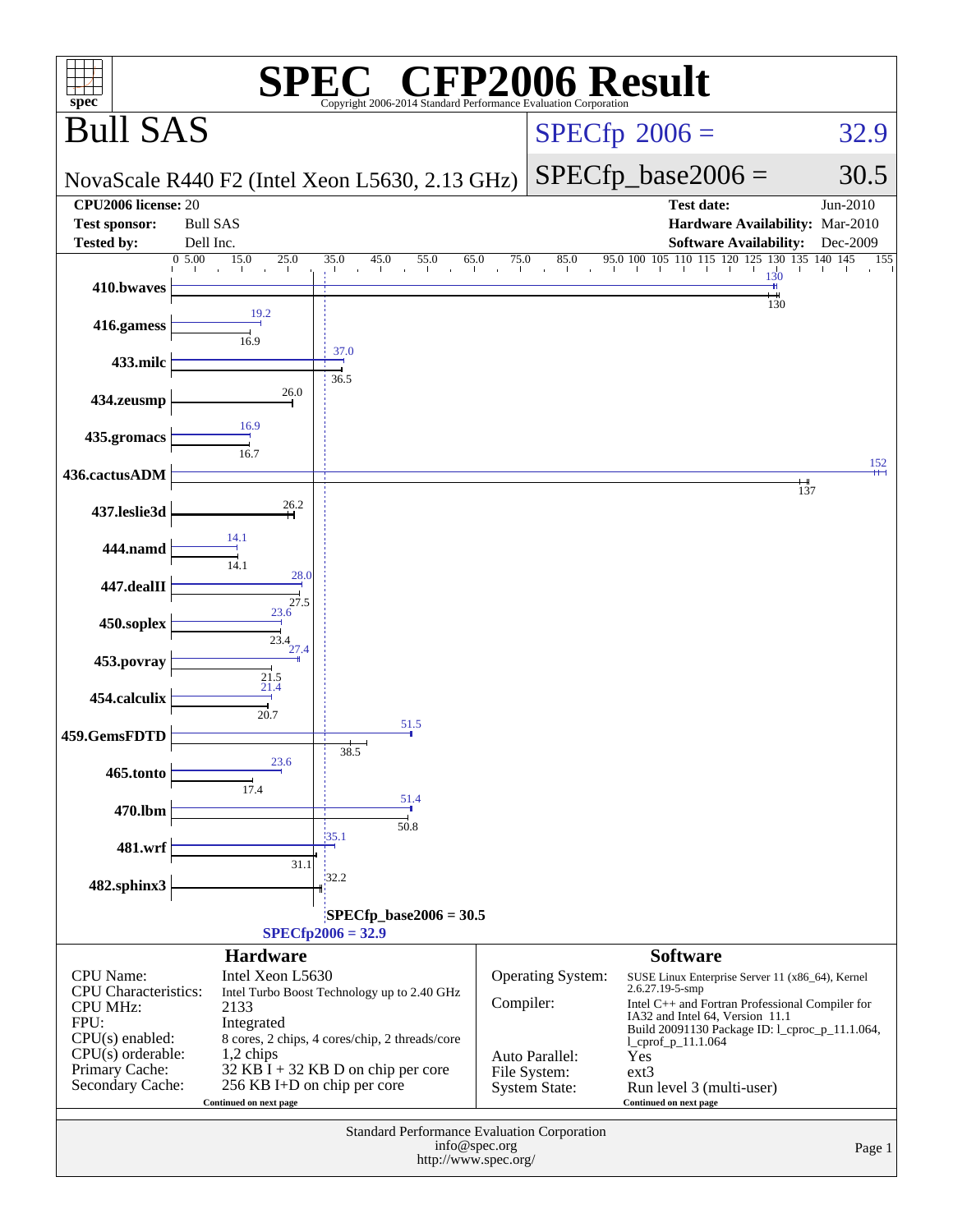| <b>SPEC CFP2006 Result</b><br>$spec^{\circ}$<br>Copyright 2006-2014 Standard Performance Evaluation Corporation |                       |                     |                                                |                     |                       |              |                                                                |                     |                       |                                 |                       |                            |
|-----------------------------------------------------------------------------------------------------------------|-----------------------|---------------------|------------------------------------------------|---------------------|-----------------------|--------------|----------------------------------------------------------------|---------------------|-----------------------|---------------------------------|-----------------------|----------------------------|
| <b>Bull SAS</b>                                                                                                 |                       |                     |                                                |                     |                       |              | $SPECfp2006 =$                                                 |                     |                       |                                 | 32.9                  |                            |
| NovaScale R440 F2 (Intel Xeon L5630, 2.13 GHz)                                                                  |                       |                     |                                                |                     |                       |              |                                                                |                     | $SPECfp\_base2006 =$  |                                 |                       | 30.5                       |
| CPU <sub>2006</sub> license: 20                                                                                 |                       |                     |                                                |                     |                       |              |                                                                |                     | <b>Test date:</b>     |                                 |                       | Jun-2010                   |
| <b>Bull SAS</b><br><b>Test sponsor:</b>                                                                         |                       |                     |                                                |                     |                       |              |                                                                |                     |                       | Hardware Availability: Mar-2010 |                       |                            |
| <b>Tested by:</b><br>Dell Inc.<br><b>Software Availability:</b><br>Dec-2009                                     |                       |                     |                                                |                     |                       |              |                                                                |                     |                       |                                 |                       |                            |
| L3 Cache:<br>Other Cache:                                                                                       |                       | None                | 12 MB I+D on chip per chip                     |                     |                       |              | <b>Base Pointers:</b><br>64-bit<br>32/64-bit<br>Peak Pointers: |                     |                       |                                 |                       |                            |
| Memory:                                                                                                         |                       |                     | 48 GB (12 x 4 GB DDR3-1333 DR RDIMM, CL9, ECC, |                     |                       |              | Other Software:<br>None                                        |                     |                       |                                 |                       |                            |
| downclocked to 1066 MHz)<br>Disk Subsystem:<br>1 x 146 GB 15000 RPM SAS<br>Other Hardware:<br>None              |                       |                     |                                                |                     |                       |              |                                                                |                     |                       |                                 |                       |                            |
| <b>Results Table</b>                                                                                            |                       |                     |                                                |                     |                       |              |                                                                |                     |                       |                                 |                       |                            |
|                                                                                                                 |                       |                     | <b>Base</b>                                    |                     |                       |              |                                                                |                     | <b>Peak</b>           |                                 |                       |                            |
| <b>Benchmark</b><br>410.bwaves                                                                                  | <b>Seconds</b><br>106 | <b>Ratio</b><br>128 | <b>Seconds</b><br>105                          | <b>Ratio</b><br>130 | <b>Seconds</b><br>104 | Ratio<br>131 | <b>Seconds</b><br>105                                          | <b>Ratio</b><br>130 | <b>Seconds</b><br>105 | <b>Ratio</b><br>129             | <b>Seconds</b><br>105 | <b>Ratio</b><br><b>130</b> |
| 416.gamess                                                                                                      | 1158                  | 16.9                | 1161                                           | 16.9                | 1162                  | 16.8         | 1020                                                           | 19.2                | 1020                  | 19.2                            | 1020                  | 19.2                       |
| 433.milc                                                                                                        | <u>251</u>            | 36.5                | 252                                            | 36.5                | 251                   | 36.6         | 249                                                            | 36.9                | 248                   | 37.0                            | 248                   | 37.0                       |
| 434.zeusmp                                                                                                      | 351                   | 26.0                | 351                                            | 26.0                | 351                   | 25.9         | 351                                                            | 26.0                | 351                   | 26.0                            | 351                   | 25.9                       |
| 435.gromacs                                                                                                     | 428                   | 16.7                | 428                                            | 16.7                | 428                   | 16.7         | 423                                                            | 16.9                | 423                   | 16.9                            | 423                   | 16.9                       |
| 436.cactusADM                                                                                                   | 87.3                  | 137                 | 88.5                                           | 135                 | 87.5                  | 137          | 79.1                                                           | 151                 | 78.7                  | <u>152</u>                      | 77.9                  | 153                        |
| 437.leslie3d                                                                                                    | 357                   | 26.3                | 378                                            | 24.9                | 359                   | 26.2         | 357                                                            | 26.3                | 378                   | 24.9                            | 359                   | 26.2                       |
| 444.namd                                                                                                        | 566                   | 14.2                | 567                                            | 14.1                | 567                   | 14.1         | 570                                                            | <b>14.1</b>         | 570                   | 14.1                            | 570                   | 14.1                       |
| 447.dealII                                                                                                      | 416                   | 27.5                | 416                                            | 27.5                | 416                   | 27.5         | 408                                                            | 28.0                | 408                   | 28.0                            | 408                   | 28.0                       |
| 450.soplex                                                                                                      | 357                   | 23.4                | 357                                            | 23.4                | 357                   | 23.3         | 353                                                            | 23.6                | 353                   | 23.6                            | 353                   | 23.6                       |
| 453.povray                                                                                                      | 248                   | 21.5                | 249                                            | 21.4                | 248                   | 21.5         | 194                                                            | 27.4                | 194                   | 27.4                            | 196                   | 27.2                       |
| 454.calculix                                                                                                    | 398                   | 20.7                | 400                                            | 20.6                | 397                   | 20.8         | 385                                                            | 21.4                | 385                   | 21.4                            | 385                   | 21.4                       |
| 459.GemsFDTD                                                                                                    | 253                   | 42.0                | 276                                            | 38.5                | 276                   | 38.4         | 206                                                            | 51.6                | 207                   | 51.3                            | <b>206</b>            | 51.5                       |
| 465.tonto                                                                                                       | 565                   | 17.4                | 565                                            | 17.4                | 565                   | 17.4         | 416                                                            | 23.6                | 417                   | 23.6                            | 417                   | 23.6                       |
| 470.1bm                                                                                                         | 270                   | 50.8                | 271                                            | 50.7                | 270                   | 50.8         | 266                                                            | 51.6                | 268                   | 51.3                            | 267                   | 51.4                       |
| $481$ .wrf                                                                                                      | 360                   | 31.1                | 359                                            | 31.1                | 360                   | 31.0         | 318                                                            | 35.1                | 318                   | 35.1                            | 318                   | 35.1                       |
| 482.sphinx3                                                                                                     | 606                   | 32.2                | 606                                            | 32.2                | 611                   | 31.9         | 606                                                            | 32.2                | 606                   | 32.2                            | 611                   | 31.9                       |
| Results appear in the order in which they were run. Bold underlined text indicates a median measurement.        |                       |                     |                                                |                     |                       |              |                                                                |                     |                       |                                 |                       |                            |

#### **[Operating System Notes](http://www.spec.org/auto/cpu2006/Docs/result-fields.html#OperatingSystemNotes)**

'ulimit -s unlimited' was used to set the stacksize to unlimited prior to run

#### **[Platform Notes](http://www.spec.org/auto/cpu2006/Docs/result-fields.html#PlatformNotes)**

 BIOS Settings: Power Management = Maximum Performance (Default = Active Power Controller) Data Reuse = Disabled (Default = Enabled)

#### **[General Notes](http://www.spec.org/auto/cpu2006/Docs/result-fields.html#GeneralNotes)**

 Binaries were compiled on SLES 10 with Binutils 2.18.50.0.7.20080502 OMP\_NUM\_THREADS set to number of cores KMP\_AFFINITY set to granularity=fine, scatter<br>Continued on next page

> Standard Performance Evaluation Corporation [info@spec.org](mailto:info@spec.org) <http://www.spec.org/>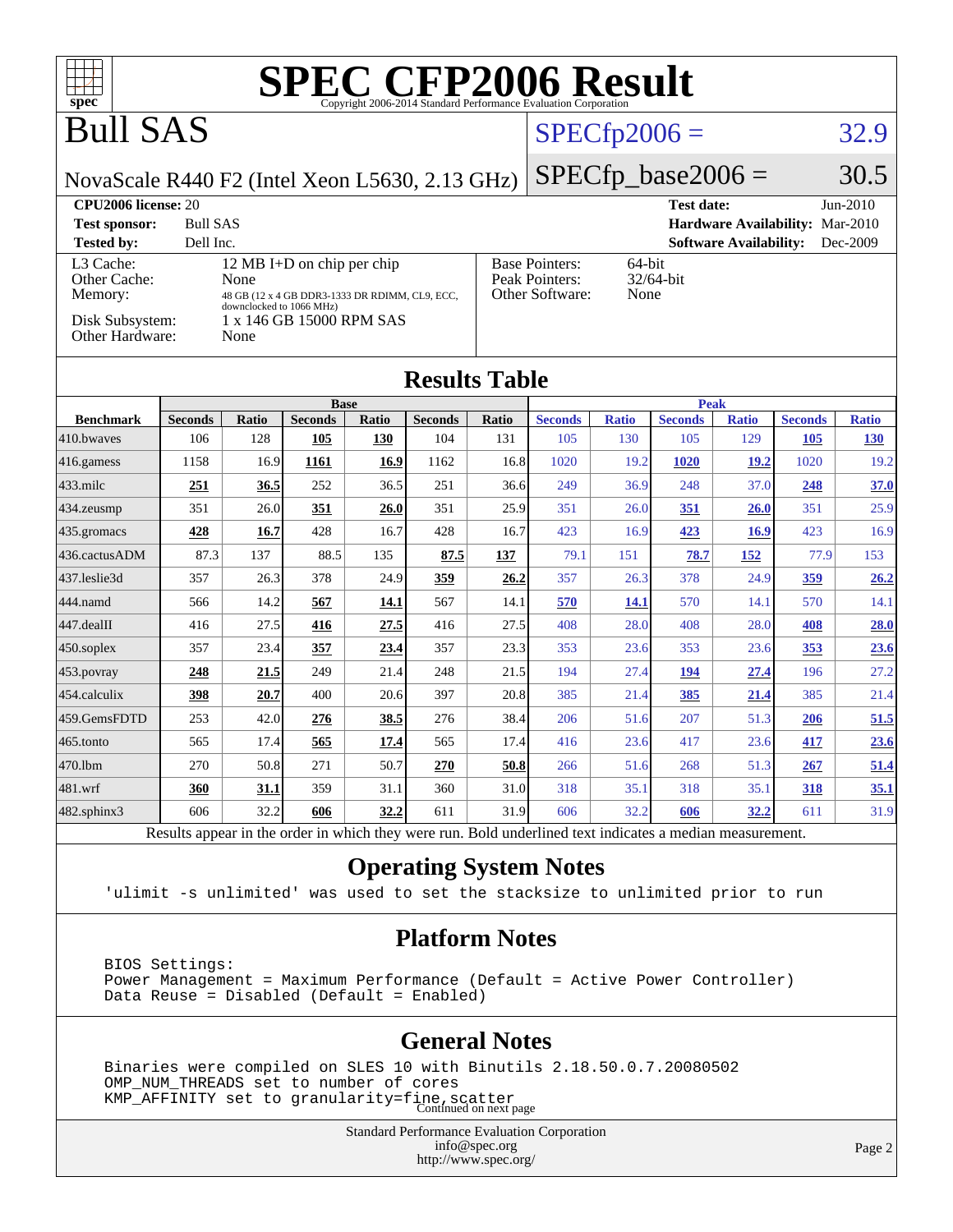

# **[SPEC CFP2006 Result](http://www.spec.org/auto/cpu2006/Docs/result-fields.html#SPECCFP2006Result)**

## Bull SAS

 $SPECfp2006 = 32.9$  $SPECfp2006 = 32.9$ 

NovaScale R440 F2 (Intel Xeon L5630, 2.13 GHz)  $SPECTp\_base2006 = 30.5$ 

**[CPU2006 license:](http://www.spec.org/auto/cpu2006/Docs/result-fields.html#CPU2006license)** 20 **[Test date:](http://www.spec.org/auto/cpu2006/Docs/result-fields.html#Testdate)** Jun-2010 **[Test sponsor:](http://www.spec.org/auto/cpu2006/Docs/result-fields.html#Testsponsor)** Bull SAS **[Hardware Availability:](http://www.spec.org/auto/cpu2006/Docs/result-fields.html#HardwareAvailability)** Mar-2010 **[Tested by:](http://www.spec.org/auto/cpu2006/Docs/result-fields.html#Testedby)** Dell Inc. **[Software Availability:](http://www.spec.org/auto/cpu2006/Docs/result-fields.html#SoftwareAvailability)** Dec-2009

#### **[General Notes \(Continued\)](http://www.spec.org/auto/cpu2006/Docs/result-fields.html#GeneralNotes)**

 KMP\_STACKSIZE set to 200M The Dell PowerEdge R610 and the Bull NovaScale R440 F2 models are electronically equivalent. The results have been measured on a Dell PowerEdge R610 model.

#### **[Base Compiler Invocation](http://www.spec.org/auto/cpu2006/Docs/result-fields.html#BaseCompilerInvocation)**

 $C$  benchmarks:<br>icc  $-m64$ 

[C++ benchmarks:](http://www.spec.org/auto/cpu2006/Docs/result-fields.html#CXXbenchmarks) [icpc -m64](http://www.spec.org/cpu2006/results/res2010q3/cpu2006-20100706-12215.flags.html#user_CXXbase_intel_icpc_64bit_bedb90c1146cab66620883ef4f41a67e)

[Fortran benchmarks](http://www.spec.org/auto/cpu2006/Docs/result-fields.html#Fortranbenchmarks): [ifort -m64](http://www.spec.org/cpu2006/results/res2010q3/cpu2006-20100706-12215.flags.html#user_FCbase_intel_ifort_64bit_ee9d0fb25645d0210d97eb0527dcc06e)

[Benchmarks using both Fortran and C](http://www.spec.org/auto/cpu2006/Docs/result-fields.html#BenchmarksusingbothFortranandC): [icc -m64](http://www.spec.org/cpu2006/results/res2010q3/cpu2006-20100706-12215.flags.html#user_CC_FCbase_intel_icc_64bit_0b7121f5ab7cfabee23d88897260401c) [ifort -m64](http://www.spec.org/cpu2006/results/res2010q3/cpu2006-20100706-12215.flags.html#user_CC_FCbase_intel_ifort_64bit_ee9d0fb25645d0210d97eb0527dcc06e)

### **[Base Portability Flags](http://www.spec.org/auto/cpu2006/Docs/result-fields.html#BasePortabilityFlags)**

| 435.gromacs: -DSPEC_CPU_LP64 -nofor_main                       |
|----------------------------------------------------------------|
| 436.cactusADM: - DSPEC CPU LP64 - nofor main                   |
|                                                                |
|                                                                |
|                                                                |
|                                                                |
|                                                                |
| 454.calculix: - DSPEC CPU LP64 - nofor main                    |
|                                                                |
|                                                                |
|                                                                |
| 481.wrf: -DSPEC CPU_LP64 -DSPEC_CPU_CASE_FLAG -DSPEC_CPU_LINUX |
|                                                                |
|                                                                |

### **[Base Optimization Flags](http://www.spec.org/auto/cpu2006/Docs/result-fields.html#BaseOptimizationFlags)**

[C benchmarks](http://www.spec.org/auto/cpu2006/Docs/result-fields.html#Cbenchmarks): [-xSSE4.2](http://www.spec.org/cpu2006/results/res2010q3/cpu2006-20100706-12215.flags.html#user_CCbase_f-xSSE42_f91528193cf0b216347adb8b939d4107) [-ipo](http://www.spec.org/cpu2006/results/res2010q3/cpu2006-20100706-12215.flags.html#user_CCbase_f-ipo) [-O3](http://www.spec.org/cpu2006/results/res2010q3/cpu2006-20100706-12215.flags.html#user_CCbase_f-O3) [-no-prec-div](http://www.spec.org/cpu2006/results/res2010q3/cpu2006-20100706-12215.flags.html#user_CCbase_f-no-prec-div) [-static](http://www.spec.org/cpu2006/results/res2010q3/cpu2006-20100706-12215.flags.html#user_CCbase_f-static) [-parallel](http://www.spec.org/cpu2006/results/res2010q3/cpu2006-20100706-12215.flags.html#user_CCbase_f-parallel) [-opt-prefetch](http://www.spec.org/cpu2006/results/res2010q3/cpu2006-20100706-12215.flags.html#user_CCbase_f-opt-prefetch) [C++ benchmarks:](http://www.spec.org/auto/cpu2006/Docs/result-fields.html#CXXbenchmarks) [-xSSE4.2](http://www.spec.org/cpu2006/results/res2010q3/cpu2006-20100706-12215.flags.html#user_CXXbase_f-xSSE42_f91528193cf0b216347adb8b939d4107) [-ipo](http://www.spec.org/cpu2006/results/res2010q3/cpu2006-20100706-12215.flags.html#user_CXXbase_f-ipo) [-O3](http://www.spec.org/cpu2006/results/res2010q3/cpu2006-20100706-12215.flags.html#user_CXXbase_f-O3) [-no-prec-div](http://www.spec.org/cpu2006/results/res2010q3/cpu2006-20100706-12215.flags.html#user_CXXbase_f-no-prec-div) [-static](http://www.spec.org/cpu2006/results/res2010q3/cpu2006-20100706-12215.flags.html#user_CXXbase_f-static) [-parallel](http://www.spec.org/cpu2006/results/res2010q3/cpu2006-20100706-12215.flags.html#user_CXXbase_f-parallel) [-opt-prefetch](http://www.spec.org/cpu2006/results/res2010q3/cpu2006-20100706-12215.flags.html#user_CXXbase_f-opt-prefetch) Continued on next page

> Standard Performance Evaluation Corporation [info@spec.org](mailto:info@spec.org) <http://www.spec.org/>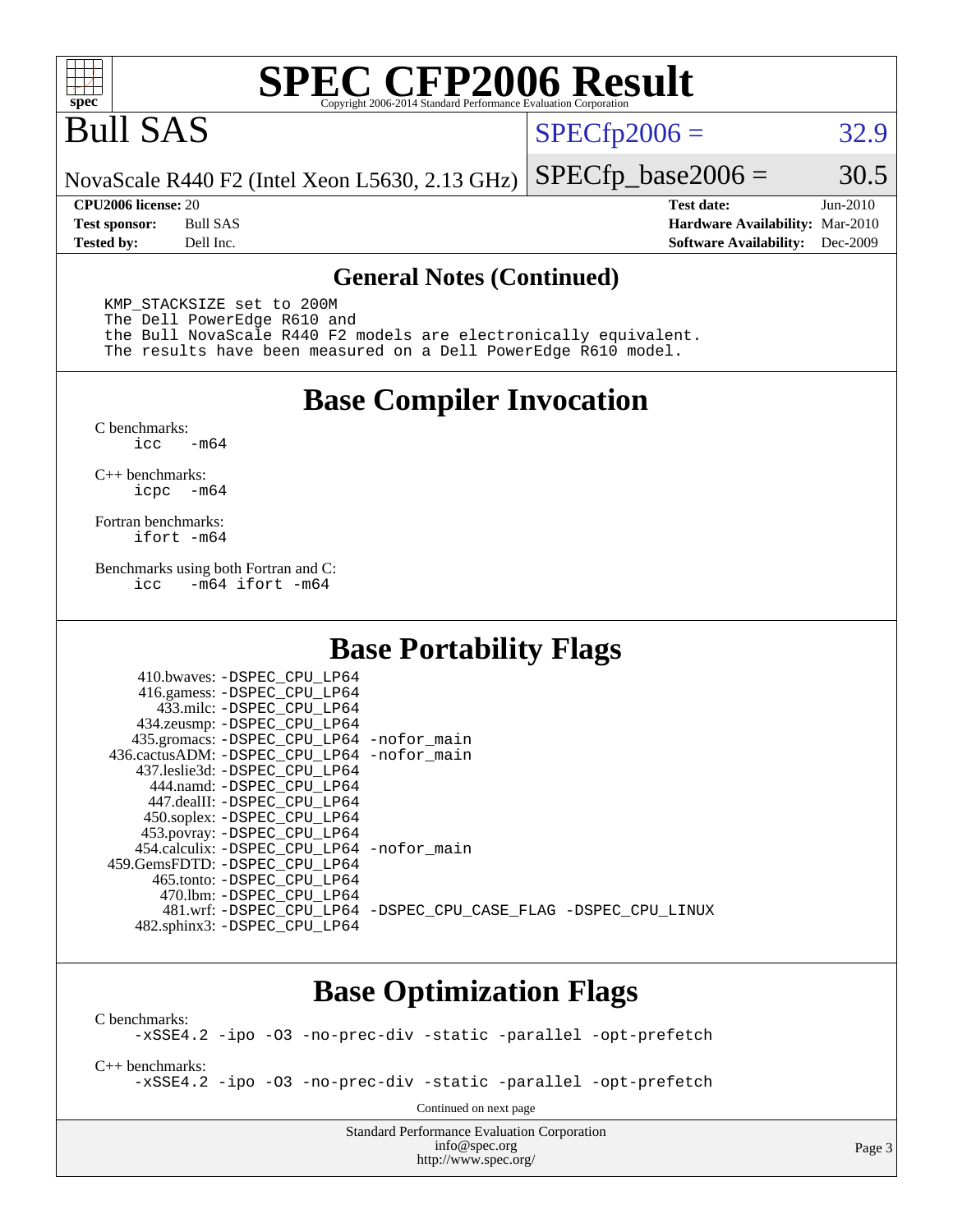

# **[SPEC CFP2006 Result](http://www.spec.org/auto/cpu2006/Docs/result-fields.html#SPECCFP2006Result)**

Bull SAS

 $SPECTp2006 = 32.9$ 

NovaScale R440 F2 (Intel Xeon L5630, 2.13 GHz)

 $SPECTp\_base2006 = 30.5$ 

**[CPU2006 license:](http://www.spec.org/auto/cpu2006/Docs/result-fields.html#CPU2006license)** 20 **[Test date:](http://www.spec.org/auto/cpu2006/Docs/result-fields.html#Testdate)** Jun-2010 **[Test sponsor:](http://www.spec.org/auto/cpu2006/Docs/result-fields.html#Testsponsor)** Bull SAS **[Hardware Availability:](http://www.spec.org/auto/cpu2006/Docs/result-fields.html#HardwareAvailability)** Mar-2010 **[Tested by:](http://www.spec.org/auto/cpu2006/Docs/result-fields.html#Testedby)** Dell Inc. **[Software Availability:](http://www.spec.org/auto/cpu2006/Docs/result-fields.html#SoftwareAvailability)** Dec-2009

## **[Base Optimization Flags \(Continued\)](http://www.spec.org/auto/cpu2006/Docs/result-fields.html#BaseOptimizationFlags)**

[Fortran benchmarks](http://www.spec.org/auto/cpu2006/Docs/result-fields.html#Fortranbenchmarks): [-xSSE4.2](http://www.spec.org/cpu2006/results/res2010q3/cpu2006-20100706-12215.flags.html#user_FCbase_f-xSSE42_f91528193cf0b216347adb8b939d4107) [-ipo](http://www.spec.org/cpu2006/results/res2010q3/cpu2006-20100706-12215.flags.html#user_FCbase_f-ipo) [-O3](http://www.spec.org/cpu2006/results/res2010q3/cpu2006-20100706-12215.flags.html#user_FCbase_f-O3) [-no-prec-div](http://www.spec.org/cpu2006/results/res2010q3/cpu2006-20100706-12215.flags.html#user_FCbase_f-no-prec-div) [-static](http://www.spec.org/cpu2006/results/res2010q3/cpu2006-20100706-12215.flags.html#user_FCbase_f-static) [-parallel](http://www.spec.org/cpu2006/results/res2010q3/cpu2006-20100706-12215.flags.html#user_FCbase_f-parallel) [-opt-prefetch](http://www.spec.org/cpu2006/results/res2010q3/cpu2006-20100706-12215.flags.html#user_FCbase_f-opt-prefetch)

[Benchmarks using both Fortran and C](http://www.spec.org/auto/cpu2006/Docs/result-fields.html#BenchmarksusingbothFortranandC): [-xSSE4.2](http://www.spec.org/cpu2006/results/res2010q3/cpu2006-20100706-12215.flags.html#user_CC_FCbase_f-xSSE42_f91528193cf0b216347adb8b939d4107) [-ipo](http://www.spec.org/cpu2006/results/res2010q3/cpu2006-20100706-12215.flags.html#user_CC_FCbase_f-ipo) [-O3](http://www.spec.org/cpu2006/results/res2010q3/cpu2006-20100706-12215.flags.html#user_CC_FCbase_f-O3) [-no-prec-div](http://www.spec.org/cpu2006/results/res2010q3/cpu2006-20100706-12215.flags.html#user_CC_FCbase_f-no-prec-div) [-static](http://www.spec.org/cpu2006/results/res2010q3/cpu2006-20100706-12215.flags.html#user_CC_FCbase_f-static) [-parallel](http://www.spec.org/cpu2006/results/res2010q3/cpu2006-20100706-12215.flags.html#user_CC_FCbase_f-parallel) [-opt-prefetch](http://www.spec.org/cpu2006/results/res2010q3/cpu2006-20100706-12215.flags.html#user_CC_FCbase_f-opt-prefetch)

**[Peak Compiler Invocation](http://www.spec.org/auto/cpu2006/Docs/result-fields.html#PeakCompilerInvocation)**

[C benchmarks](http://www.spec.org/auto/cpu2006/Docs/result-fields.html#Cbenchmarks):  $icc$   $-m64$ 

[C++ benchmarks:](http://www.spec.org/auto/cpu2006/Docs/result-fields.html#CXXbenchmarks) [icpc -m64](http://www.spec.org/cpu2006/results/res2010q3/cpu2006-20100706-12215.flags.html#user_CXXpeak_intel_icpc_64bit_bedb90c1146cab66620883ef4f41a67e)

[Fortran benchmarks](http://www.spec.org/auto/cpu2006/Docs/result-fields.html#Fortranbenchmarks): [ifort -m64](http://www.spec.org/cpu2006/results/res2010q3/cpu2006-20100706-12215.flags.html#user_FCpeak_intel_ifort_64bit_ee9d0fb25645d0210d97eb0527dcc06e)

[Benchmarks using both Fortran and C](http://www.spec.org/auto/cpu2006/Docs/result-fields.html#BenchmarksusingbothFortranandC): [icc -m64](http://www.spec.org/cpu2006/results/res2010q3/cpu2006-20100706-12215.flags.html#user_CC_FCpeak_intel_icc_64bit_0b7121f5ab7cfabee23d88897260401c) [ifort -m64](http://www.spec.org/cpu2006/results/res2010q3/cpu2006-20100706-12215.flags.html#user_CC_FCpeak_intel_ifort_64bit_ee9d0fb25645d0210d97eb0527dcc06e)

**[Peak Portability Flags](http://www.spec.org/auto/cpu2006/Docs/result-fields.html#PeakPortabilityFlags)**

Same as Base Portability Flags

### **[Peak Optimization Flags](http://www.spec.org/auto/cpu2006/Docs/result-fields.html#PeakOptimizationFlags)**

[C benchmarks](http://www.spec.org/auto/cpu2006/Docs/result-fields.html#Cbenchmarks):

 $433 \text{.}$ milc:  $-xSSE4$ .  $2(pass 2)$  - $prof-gen(pass 1)$  - $ipo(pass 2)$  [-O3](http://www.spec.org/cpu2006/results/res2010q3/cpu2006-20100706-12215.flags.html#user_peakPASS2_CFLAGSPASS2_LDFLAGS433_milc_f-O3) $(pass 2)$ [-no-prec-div](http://www.spec.org/cpu2006/results/res2010q3/cpu2006-20100706-12215.flags.html#user_peakPASS2_CFLAGSPASS2_LDFLAGS433_milc_f-no-prec-div)(pass 2) [-static](http://www.spec.org/cpu2006/results/res2010q3/cpu2006-20100706-12215.flags.html#user_peakPASS2_CFLAGSPASS2_LDFLAGS433_milc_f-static)(pass 2) [-prof-use](http://www.spec.org/cpu2006/results/res2010q3/cpu2006-20100706-12215.flags.html#user_peakPASS2_CFLAGSPASS2_LDFLAGS433_milc_prof_use_bccf7792157ff70d64e32fe3e1250b55)(pass 2) [-ansi-alias](http://www.spec.org/cpu2006/results/res2010q3/cpu2006-20100706-12215.flags.html#user_peakOPTIMIZE433_milc_f-ansi-alias)

 470.lbm: [-xSSE4.2](http://www.spec.org/cpu2006/results/res2010q3/cpu2006-20100706-12215.flags.html#user_peakPASS2_CFLAGSPASS2_LDFLAGS470_lbm_f-xSSE42_f91528193cf0b216347adb8b939d4107)(pass 2) [-prof-gen](http://www.spec.org/cpu2006/results/res2010q3/cpu2006-20100706-12215.flags.html#user_peakPASS1_CFLAGSPASS1_LDFLAGS470_lbm_prof_gen_e43856698f6ca7b7e442dfd80e94a8fc)(pass 1) [-ipo](http://www.spec.org/cpu2006/results/res2010q3/cpu2006-20100706-12215.flags.html#user_peakPASS2_CFLAGSPASS2_LDFLAGS470_lbm_f-ipo)(pass 2) [-O3](http://www.spec.org/cpu2006/results/res2010q3/cpu2006-20100706-12215.flags.html#user_peakPASS2_CFLAGSPASS2_LDFLAGS470_lbm_f-O3)(pass 2) [-no-prec-div](http://www.spec.org/cpu2006/results/res2010q3/cpu2006-20100706-12215.flags.html#user_peakPASS2_CFLAGSPASS2_LDFLAGS470_lbm_f-no-prec-div)(pass 2) [-static](http://www.spec.org/cpu2006/results/res2010q3/cpu2006-20100706-12215.flags.html#user_peakPASS2_CFLAGSPASS2_LDFLAGS470_lbm_f-static)(pass 2) [-prof-use](http://www.spec.org/cpu2006/results/res2010q3/cpu2006-20100706-12215.flags.html#user_peakPASS2_CFLAGSPASS2_LDFLAGS470_lbm_prof_use_bccf7792157ff70d64e32fe3e1250b55)(pass 2) [-parallel](http://www.spec.org/cpu2006/results/res2010q3/cpu2006-20100706-12215.flags.html#user_peakOPTIMIZE470_lbm_f-parallel) [-ansi-alias](http://www.spec.org/cpu2006/results/res2010q3/cpu2006-20100706-12215.flags.html#user_peakOPTIMIZE470_lbm_f-ansi-alias) [-auto-ilp32](http://www.spec.org/cpu2006/results/res2010q3/cpu2006-20100706-12215.flags.html#user_peakCOPTIMIZE470_lbm_f-auto-ilp32)

 $482$ .sphinx $3$ : basepeak = yes

[C++ benchmarks:](http://www.spec.org/auto/cpu2006/Docs/result-fields.html#CXXbenchmarks)

 444.namd: [-xSSE4.2](http://www.spec.org/cpu2006/results/res2010q3/cpu2006-20100706-12215.flags.html#user_peakPASS2_CXXFLAGSPASS2_LDFLAGS444_namd_f-xSSE42_f91528193cf0b216347adb8b939d4107)(pass 2) [-prof-gen](http://www.spec.org/cpu2006/results/res2010q3/cpu2006-20100706-12215.flags.html#user_peakPASS1_CXXFLAGSPASS1_LDFLAGS444_namd_prof_gen_e43856698f6ca7b7e442dfd80e94a8fc)(pass 1) [-ipo](http://www.spec.org/cpu2006/results/res2010q3/cpu2006-20100706-12215.flags.html#user_peakPASS2_CXXFLAGSPASS2_LDFLAGS444_namd_f-ipo)(pass 2) [-O3](http://www.spec.org/cpu2006/results/res2010q3/cpu2006-20100706-12215.flags.html#user_peakPASS2_CXXFLAGSPASS2_LDFLAGS444_namd_f-O3)(pass 2) [-no-prec-div](http://www.spec.org/cpu2006/results/res2010q3/cpu2006-20100706-12215.flags.html#user_peakPASS2_CXXFLAGSPASS2_LDFLAGS444_namd_f-no-prec-div)(pass 2) [-static](http://www.spec.org/cpu2006/results/res2010q3/cpu2006-20100706-12215.flags.html#user_peakPASS2_CXXFLAGSPASS2_LDFLAGS444_namd_f-static)(pass 2) [-prof-use](http://www.spec.org/cpu2006/results/res2010q3/cpu2006-20100706-12215.flags.html#user_peakPASS2_CXXFLAGSPASS2_LDFLAGS444_namd_prof_use_bccf7792157ff70d64e32fe3e1250b55)(pass 2) [-fno-alias](http://www.spec.org/cpu2006/results/res2010q3/cpu2006-20100706-12215.flags.html#user_peakOPTIMIZE444_namd_f-no-alias_694e77f6c5a51e658e82ccff53a9e63a) [-auto-ilp32](http://www.spec.org/cpu2006/results/res2010q3/cpu2006-20100706-12215.flags.html#user_peakCXXOPTIMIZE444_namd_f-auto-ilp32)

Continued on next page

Standard Performance Evaluation Corporation [info@spec.org](mailto:info@spec.org) <http://www.spec.org/>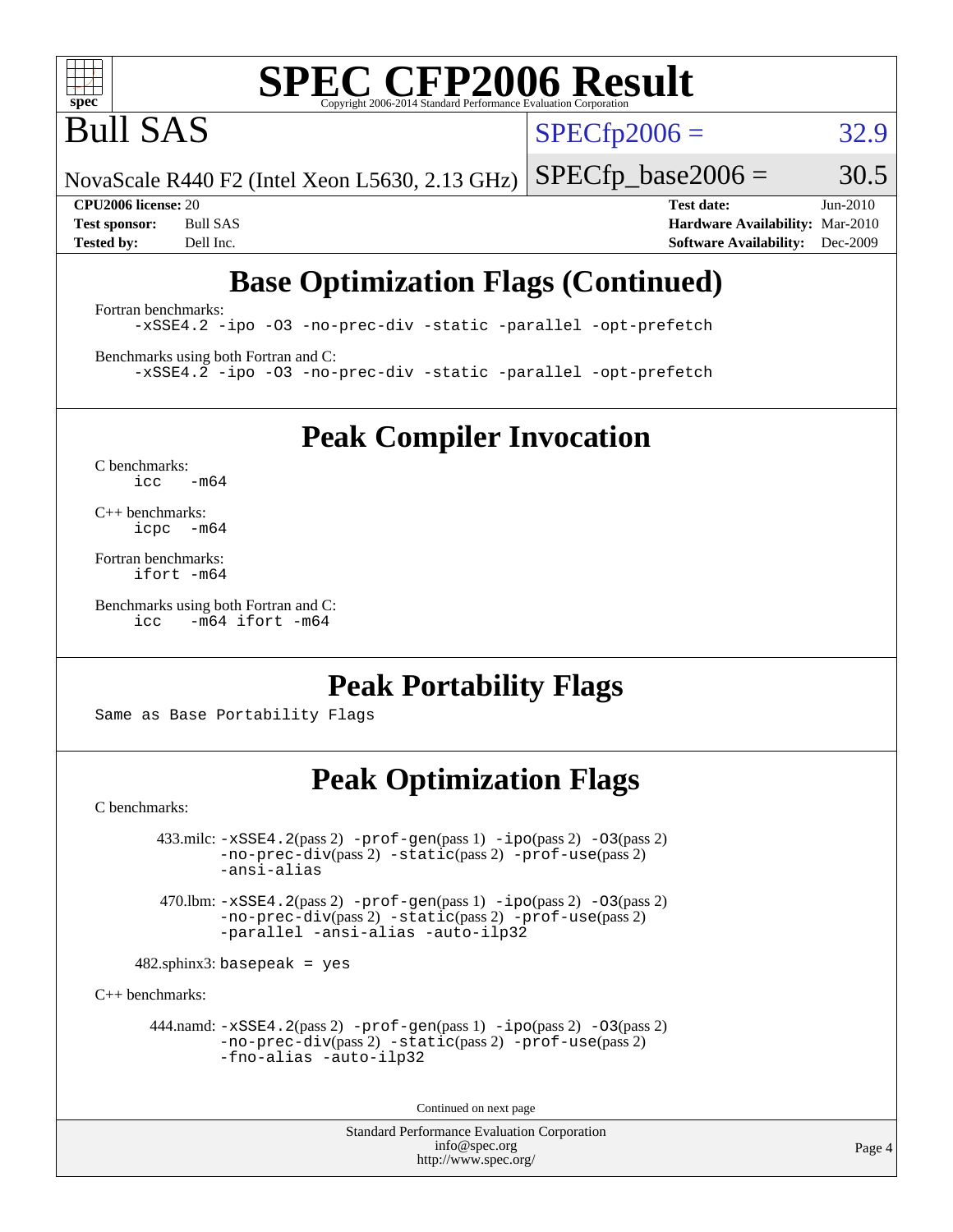

# **[SPEC CFP2006 Result](http://www.spec.org/auto/cpu2006/Docs/result-fields.html#SPECCFP2006Result)**

 $SPECfp2006 = 32.9$  $SPECfp2006 = 32.9$ 

NovaScale R440 F2 (Intel Xeon L5630, 2.13 GHz)

 $SPECTp\_base2006 = 30.5$ 

Bull SAS

**[CPU2006 license:](http://www.spec.org/auto/cpu2006/Docs/result-fields.html#CPU2006license)** 20 **[Test date:](http://www.spec.org/auto/cpu2006/Docs/result-fields.html#Testdate)** Jun-2010 **[Test sponsor:](http://www.spec.org/auto/cpu2006/Docs/result-fields.html#Testsponsor)** Bull SAS **[Hardware Availability:](http://www.spec.org/auto/cpu2006/Docs/result-fields.html#HardwareAvailability)** Mar-2010 **[Tested by:](http://www.spec.org/auto/cpu2006/Docs/result-fields.html#Testedby)** Dell Inc. **[Software Availability:](http://www.spec.org/auto/cpu2006/Docs/result-fields.html#SoftwareAvailability)** Dec-2009

## **[Peak Optimization Flags \(Continued\)](http://www.spec.org/auto/cpu2006/Docs/result-fields.html#PeakOptimizationFlags)**

|                                      | 447.dealII: -xSSE4.2(pass 2) -prof-gen(pass 1) -ipo(pass 2) -03(pass 2)<br>$-no-prec-div(pass 2) -static(pass 2) -prof-use(pass 2)$<br>-unroll2 -ansi-alias -scalar-rep- -auto-ilp32                                            |
|--------------------------------------|---------------------------------------------------------------------------------------------------------------------------------------------------------------------------------------------------------------------------------|
|                                      | 450.soplex: -xSSE4.2(pass 2) -prof-gen(pass 1) -ipo(pass 2) -03(pass 2)<br>-no-prec-div(pass 2) -static(pass 2) -prof-use(pass 2)<br>-opt-malloc-options=3 -auto-ilp32                                                          |
|                                      | $453.$ povray: $-xSSE4.2(pass2) -prof-gen(pass1) -ipo(pass2) -O3(pass2)$<br>$-no-prec-div(pass 2) -static(pass 2) -prof-use(pass 2)$<br>-unroll4 -ansi-alias                                                                    |
| Fortran benchmarks:                  |                                                                                                                                                                                                                                 |
|                                      | 410.bwaves: -xSSE4.2 -ipo -03 -no-prec-div -static -opt-prefetch<br>-parallel                                                                                                                                                   |
|                                      | 416.gamess: $-xSSE4$ . $2(pass 2)$ -prof-gen(pass 1) -ipo(pass 2) -03(pass 2)<br>-no-prec-div(pass 2) -static(pass 2) -prof-use(pass 2)<br>-unroll2 -Ob0 -ansi-alias -scalar-rep-                                               |
|                                      | $434$ .zeusmp: basepeak = yes                                                                                                                                                                                                   |
|                                      | $437$ leslie $3d$ : basepeak = yes                                                                                                                                                                                              |
|                                      | $459. \text{GemsFDTD: } -x\text{SSE4}.2(\text{pass 2}) - \text{prof-gen(pass 1)} - \text{ipo(pass 2)} - 03(\text{pass 2})$<br>$-no-prec-div(pass 2) -static(pass 2) -prof-use(pass 2)$<br>-unroll2 -Ob0 -opt-prefetch -parallel |
|                                      | $465$ .tonto: $-xSSE4$ . 2(pass 2) $-prof-gen(pass 1) -ipo(pass 2) -03(pass 2)$<br>-no-prec-div(pass 2) -static(pass 2) -prof-use(pass 2)<br>-inline-calloc -opt-malloc-options=3 -auto -unroll4                                |
| Benchmarks using both Fortran and C: |                                                                                                                                                                                                                                 |
|                                      | 435.gromacs: $-xSSE4$ . 2(pass 2) $-prof$ -gen(pass 1) $-ipo$ (pass 2) $-O3$ (pass 2)<br>-no-prec-div(pass 2) -static(pass 2) -prof-use(pass 2)<br>-opt-prefetch -auto-ilp32                                                    |
|                                      | $436.cactusADM: -xSSE4.2(pass 2) -prof-gen(pass 1) -ipo(pass 2) -03(pass 2)$<br>$-no-prec-div(pass 2) -static(pass 2) -prof-use(pass 2)$<br>-unroll2 -opt-prefetch -parallel -auto-ilp32                                        |
|                                      | 454.calculix: -xSSE4.2 -ipo -03 -no-prec-div -static -auto-ilp32                                                                                                                                                                |
|                                      | 481.wrf: Same as 454.calculix                                                                                                                                                                                                   |
|                                      |                                                                                                                                                                                                                                 |